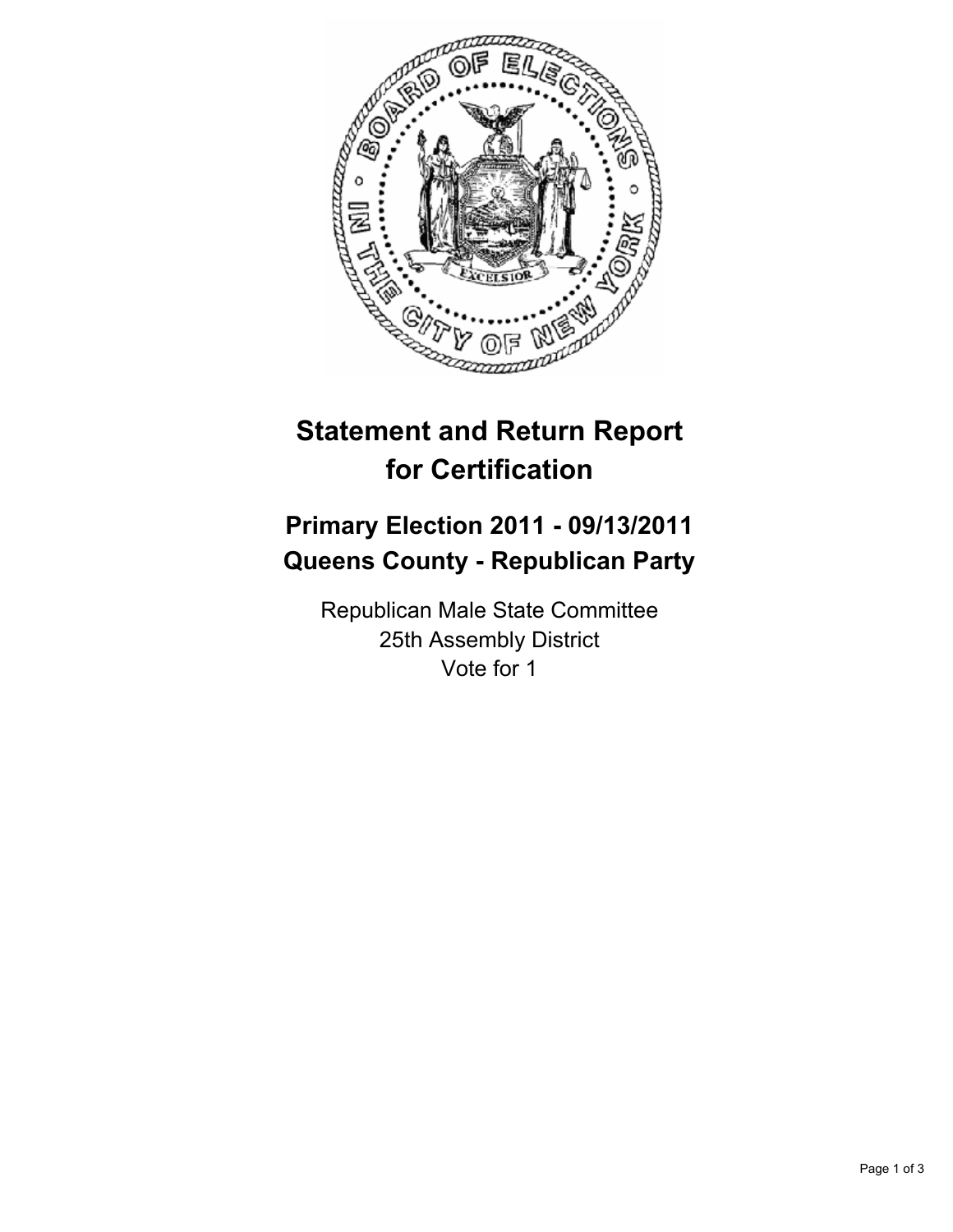

## **Assembly District 25**

| <b>PUBLIC COUNTER</b>                                    | 687            |
|----------------------------------------------------------|----------------|
| <b>EMERGENCY</b>                                         | 0              |
| ABSENTEE/MILITARY                                        | 27             |
| <b>FEDERAL</b>                                           | 0              |
| <b>SPECIAL PRESIDENTIAL</b>                              | 0              |
| <b>AFFIDAVIT</b>                                         | 1              |
| <b>Total Ballots</b>                                     | 715            |
| Less - Inapplicable Federal/Special Presidential Ballots | 0              |
| <b>Total Applicable Ballots</b>                          | 715            |
| <b>ANTHONY DADDIEGO</b>                                  | 374            |
| <b>JOHN M WATCH</b>                                      | 215            |
| BEN DOVER (WRITE-IN)                                     |                |
| <b>BOB TURNER (WRITE-IN)</b>                             | 3              |
| IRVIN FELDMAN (WRITE-IN)                                 | 1              |
| SHIMON FELDMAN (WRITE-IN)                                | $\overline{2}$ |
| <b>Total Votes</b>                                       | 596            |
| Unrecorded                                               | 119            |